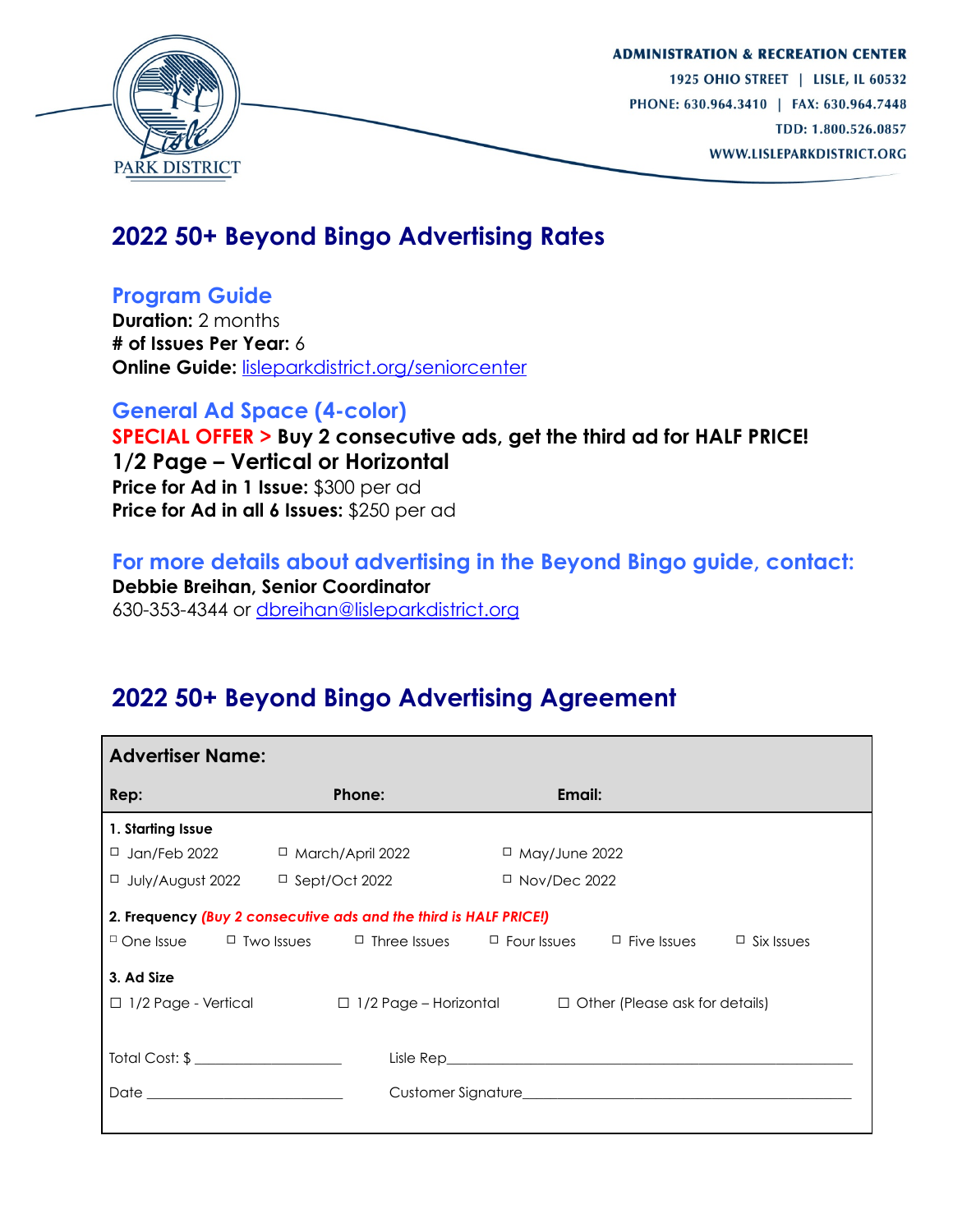

### **2022 50+ Beyond Bingo Advertising Terms**

#### **Conditions and Contract Regulations**

- 1. Advertising opportunities are extended to any local, national or international business, non-profit agency and government agency that has or wishes to have a presence in Lisle. Subject to the Lisle Park District's terms for accepting advertising, contracts will be accepted on a first-come, firstserved basis.
- 2. Advertising opportunities will not be extended to any organization whose mission or goal is in conflict with the Lisle Park District's mission statement. The Lisle Park District values and promotes accessibility, excellence, optimal experience, unity through diversity, wholesomeness, and accountability.
- 3. The Lisle Park District reserves the right to refuse any advertising from organizations or companies that offer competing programs and/or facilities.
- 4. The Lisle Park District is a municipal corporation created by state authority and authorized by referendum for the purpose of acquiring, maintaining and operating parks and leisure activities and as such does not support any one political party or viewpoint. Therefore, the Lisle Park District will not accept political advertising of any kind.
- 5. The Lisle Park District reserves the right to revise, reject or omit any ad at any time without notice. Any camera-ready advertising submitted that does not conform to the publication's mechanical requirements will be enlarged, reduced or floated at the discretion of the marketing department. The Lisle Park District shall not be responsible for damages if an advertisement fails to be published for any reason.
- 6. The Lisle Park District reserves the right to determine and/or change the placement of ads without notice.
- 7. Advertisers and advertising agencies are liable for all content of advertisements (including copy, representation, and illustrations) and shall indemnify and save harmless the Lisle Park District, without limitation against, for any and all claims make thereof against losses sustained by the Lisle Park District, its commissioners or employees.
- 8. The advertiser and its agency, if there is one, each represent that they are fully authorized and licensed to use 1. The names, portrait, and/or pictures of living persons; 2. Any copyrighted or trademarked materials; and 3. Any testimonials contained in any advertisement submitted by or on behalf of the advertiser and published in any of the Lisle Park District publications, and that such advertisement is neither libelous or defamatory, and invasion of privacy or otherwise unlawful to the third party. The advertiser and its agency each agree to indemnify and save harmless the Lisle Park District against all losses, liability, damage and/or expenses arising from the copying, printing, or publishing of any such advertisement.
- 9. No conditions printed or otherwise, appearing on contracts, orders, or copy instructions, which conflict with the Lisle Park District policies will be binding on the Lisle Park District.
- 10. The Lisle Park District shall not be responsible for any damages cause by acts of God, fires, strikes, accidents or other occurrences beyond the control of the publisher or the Lisle Park District.
- 11.Any drawings, artwork, and copy submitted for reproduction are accepted at the risk of the advertiser. Credit for errors shall be at the Lisle Park District's sole discretion and is limited to first insertion and shall not exceed the cost of space in which errors occur. No allowance is granted for errors that do not materially affect the value of an advertisement.
- 12.Failure to fulfill contract terms for multiple insertions will result in additional charges equal to the discount allowed.
- 13. The Lisle Park District will not return any items submitted for advertising, unless otherwise mentioned.

**Rate Protection:** The Lisle Park District reserves the right to revise advertising rates. However, this will not affect existing signed and written advertising agreements. All advertising placed without a signed advertising agreement is subject to the rates that apply at the time of publication.

**Payment:** Once publication is distributed, the advertiser will be issued and invoice, which must be submitted upon receipt.

**Signature**\_\_\_\_\_\_\_\_\_\_\_\_\_\_\_\_\_\_\_\_\_\_\_\_\_\_\_\_\_\_\_\_\_\_\_\_\_\_\_\_\_\_\_ **Date** (mm/dd/yyyy) \_\_\_\_\_/\_\_\_\_\_/\_\_\_\_\_\_\_\_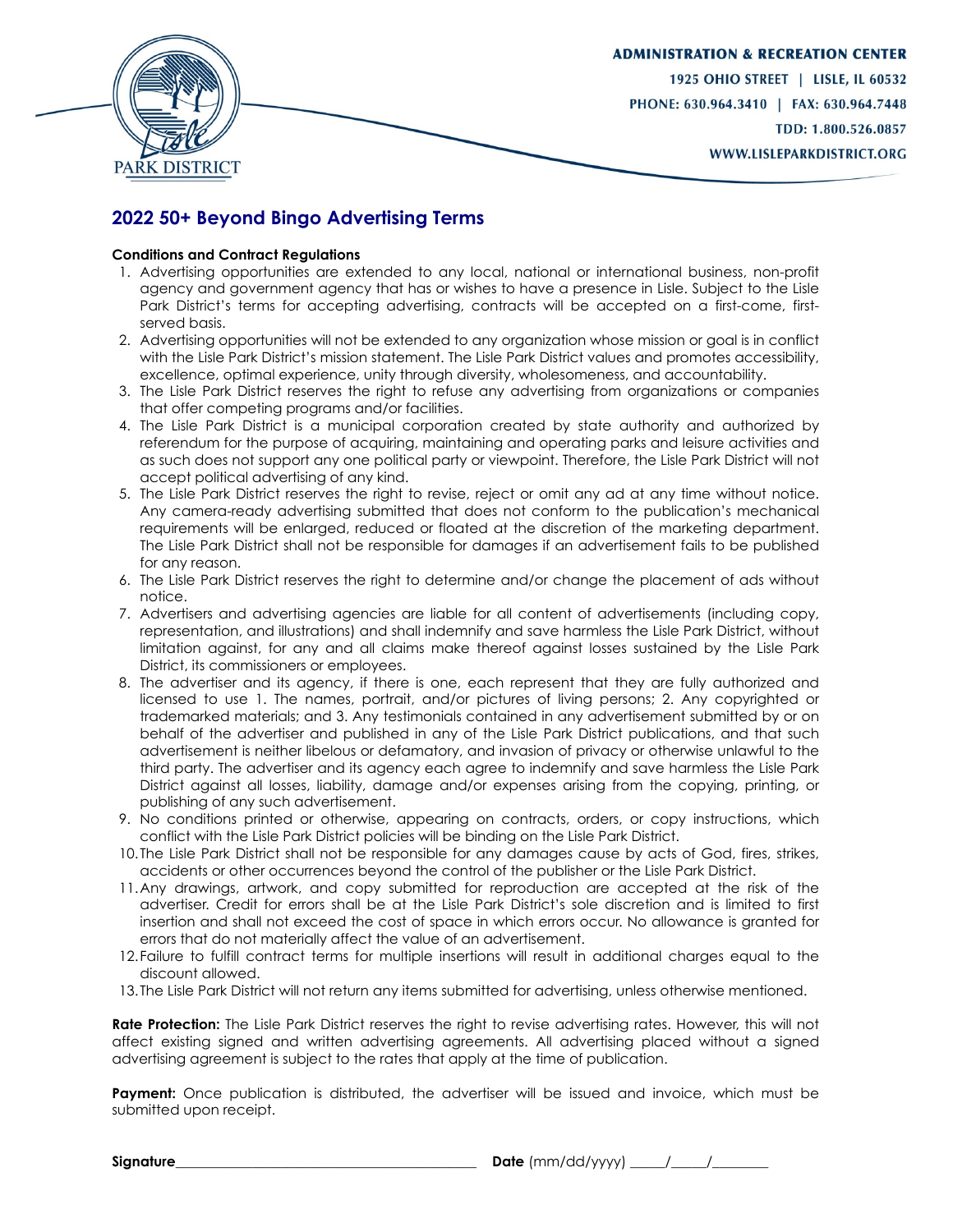

### **2022 50+ Beyond Bingo Advertising Deadlines**

**Online Guide:** [lisleparkdistrict.org/seniorcenter](http://www.lisleparkdistrict.org/seniorcenter.html) **Printed Guide:** Copies will be available at the Senior Center

#### **January/February 2022**

*The Senior Center lists all programs and trips for January/February 2022* **Available Online:** December 17, 2021 **Reservation Deadline:** December 3, 2021 **Ad Materials Due:** December 10, 2021

#### **March/April 2022**

*The Senior Center lists all programs and trips for March/April 2022* **Available Online:** February 25, 2022 **Reservation Deadline:** February 11, 2022 Ad Materials Due: February 18, 2022

#### **May/June 2022**

*The Senior Center lists all programs and trips for May/June 2022* **Available Online:** April 22, 2022 **Reservation Deadline:** April 8, 2022 **Ad Materials Due:** April 15, 2022

#### **July/August 2022**

*The Senior Center lists all programs and trips for July/August 2022* **Available Online:** June 24, 2022 **Reservation Deadline:** June 10, 2022 **Ad Materials Due:** June 17, 2022

#### **September/October 2022**

*The Senior Center lists all programs and trips for September/October 2022* **Available Online:** August 26, 2022 **Reservation Deadline:** August 12, 2022 **Ad Materials Due:** August 19, 2022

#### **November/December 2022**

*The Senior Center lists all programs and trips for November/December 2022* **Available Online:** October 21, 2022 **Reservation Deadline:** October 7, 2022 **Ad Materials Due:** October 14, 2022